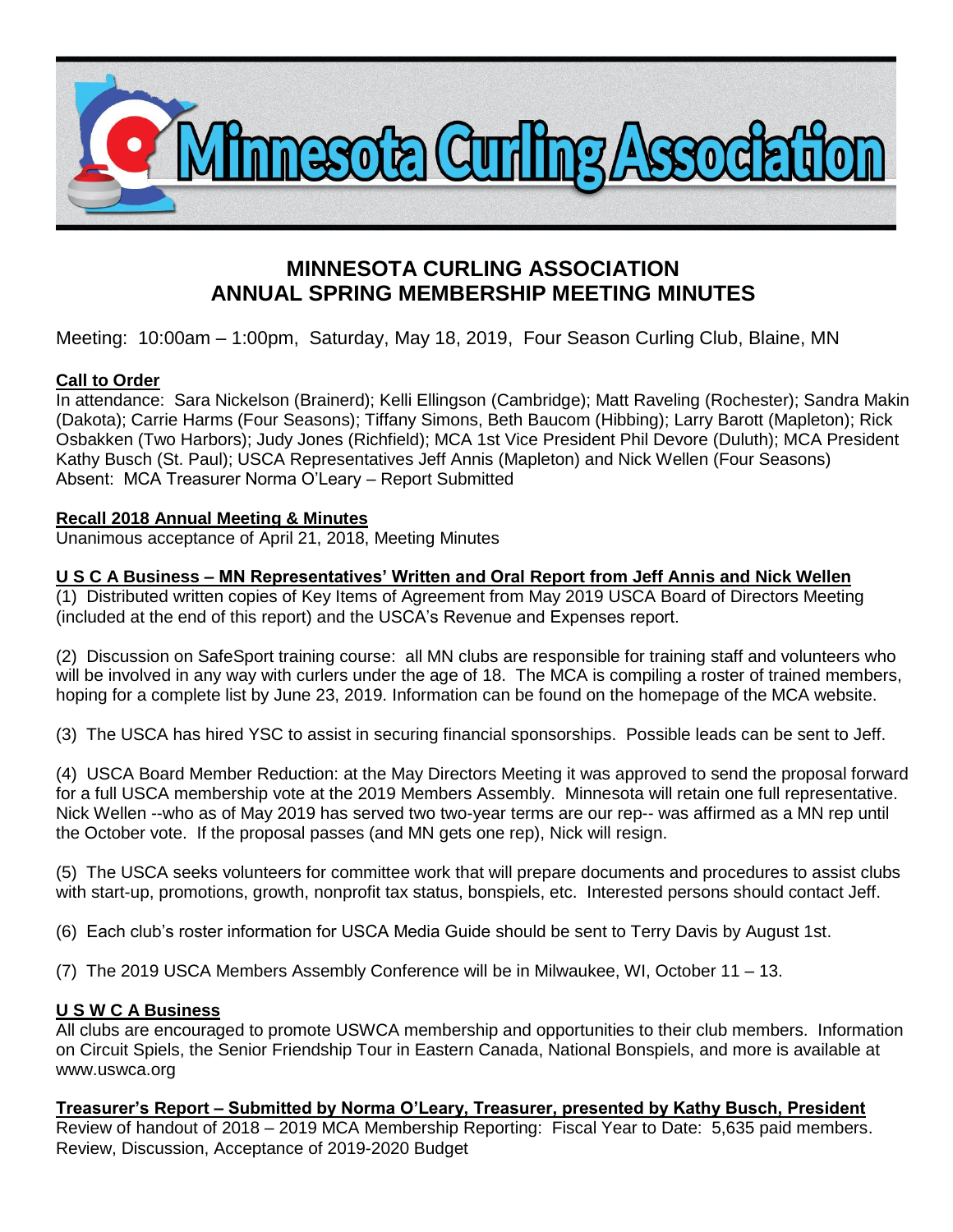#### INCOME:

(1) Primary sources of income are membership dues and championship playdown entry fees. Kathy Busch proposed raising dues from \$3 to \$4. It was noted dues have been \$3 for at least 20 years. Increase would allow for new line items proposed this year and for future considerations. (Examples below under Expenses.) Motion to raise MCA membership dues to \$4 made by Nick Wellen, second by Tiffany Simons, motion passed unanimously.

## EXPENSES:

(1) Discussed possible expenses needed for potential U-14 State championship, this playdown could not be confirmed as happening in the 2019-2020 season. No expense money allocated.

(2) Discussed stipend and reimbursement of expenses of State Championships head officials. It was clarified that a stipend was automatic, reimbursement of expenses may or may not be needed depending upon official's distance from home to championship host club. Preference for assignment of officials should be given to officials in close proximity to event.

(3) Discussed adding stipend for MN head official, currently Susie Czarnetzki. During 2018-2019 season, Susie and Kathy Busch met three times to work on compiling an accurate list of certified officials, to discuss recruitment and training, to talk about needed equipment. Susie's on-site supervision was extremely helpful to the success of this past year's events and done at her own expense. Different amounts were considered, up to \$1,000 per year was affirmed.

(4) Discussed adding stipend for MCA President to be used for travel to MCA clubs, MCA events, and/or attending the USCA Members Assembly. Kathy Busch shared her experience of travels and would like to see the next and future MCA presidents be offered a travel stipend to encourage and allow for visits to clubs and meeting attendances. The amount of \$1,000 per year was affirmed.

(5) Suggestion of reimbursements to championship event officials, MN state head official, and MCA president for travel expenses be guided by and limited to the U.S. General Services Administration (GSA) standards was favorably received and unofficially affirmed. Kathy Busch will research GSA and work with the MCA Executive Board to design protocol.

(6) Discussed raising reimbursement of USCA Board of Directors Representative from \$500 to \$700 per meeting attended. Currently, we stipend two reps for two meetings each, total is \$2,000. Since we will likely be moving to one rep (instead of two) with the adoption of the new USCA Board structure, the raise still results in a \$600 savings.

(7) New Expense Items: The additional new line items of \$400 for an online service to report championship event games and scores (e.g., via Curling Zone) and \$1,000 for possible purchase of championship equipment (e.g., LSD measuring tool) were discussed and affirmed.

### ADDITIONAL:

(1) Suggestion to use Putnam investment fund monies to reimburse travel to MCA annual meeting was dismissed, Minnesota clubs might consider a mileage / meal stipend to send their members.

(2) Discussed using Putnam investment fund monies to stipend (e.g., via a lottery) two or three Minnesota curlers to attend the USCA Members Assembly was tabled until research on the intention of Putnam fund can be verified. Kathy Busch will contact Harold Anderson (St. Paul) who was likely MCA Treasurer when fund was created.

(3) Discussed the formation of a Finance Committee that could define financial goals and priorities, and set procedures. This committee could also work toward establishing a 501(c)3 fund for donations and contributions. Volunteers are needed, interested persons should contact Kathy Busch.

Motion to approve the revised MCA Budget for fiscal year 2019-2020 was made by Beth Baucom, second by Nick Wellen, motion passed unanimously.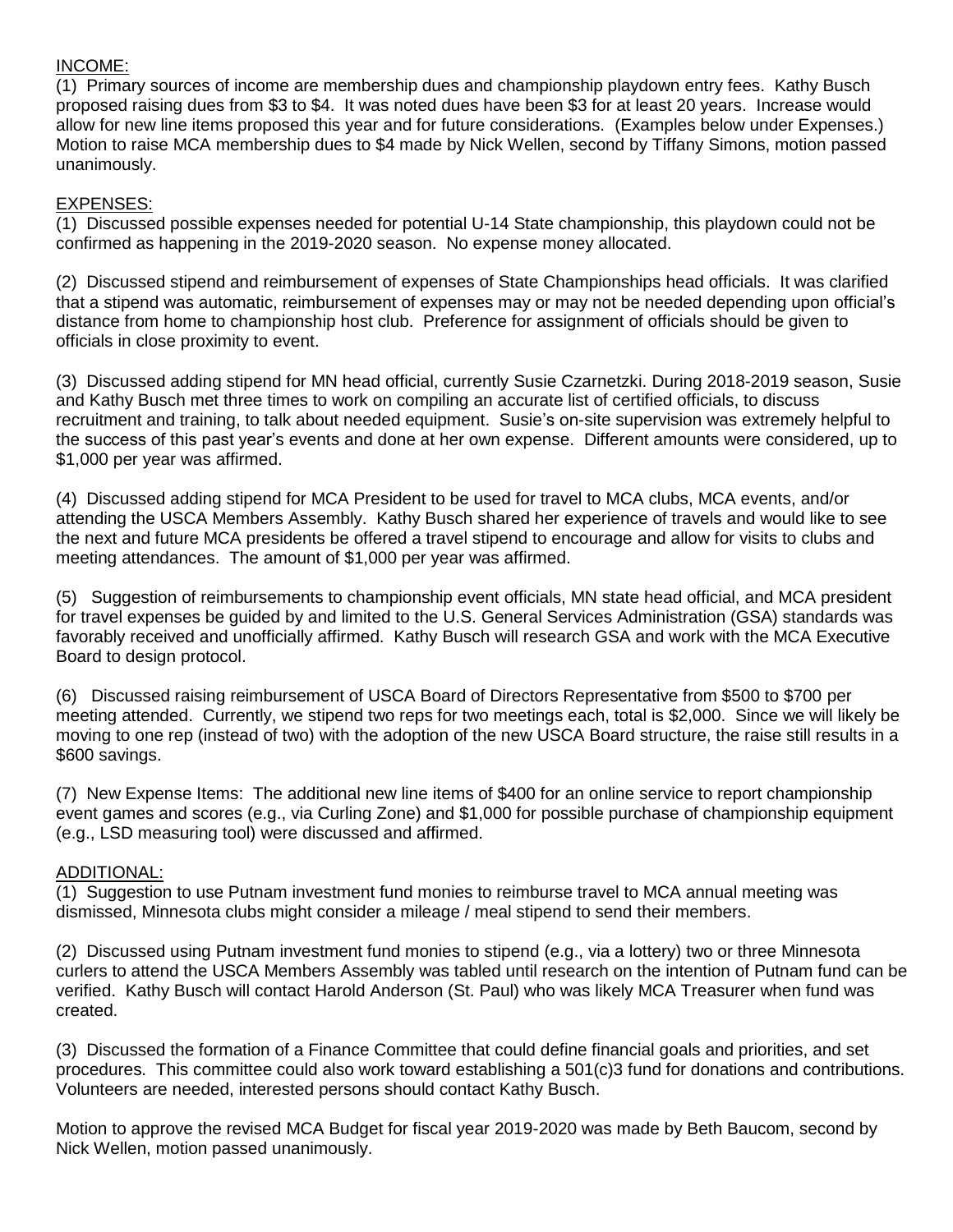## **Recap of 2018 – 2019 MCA State Events – Phil Devore, MCA 1st Vice President**

Phil reported all events were successfully run – many thanks to the many volunteers at each host club. Men's and Women's Club State Championships at Curl Mesabi, Eveleth // U-18 Juniors at Duluth CC // Mixed State at Dakota CC, Lakeville.....State Bonspiels: Gopher State at Brainerd Lakes // Men's Seniors = Bemidji CC

## **Schedule of Host Clubs and Dates for 2019 – 2020 MCA State Events**

Host Schedule: (also available on MCA website)

- Men's and Women's State Club Championships = Hibbing CC, January 17 19, 2020
- $\bullet$  Mixed State Championship = Four Seasons, Blaine, February 21 23, 2020

 U-18 Boys' and Girls' State Championships = St. Paul CC, between 12/26/19 and 1/1/2020 State Bonspiels:

Women's Gopher State = TBD, March 2020 // Men's Seniors = Cambridge CC, January 2020

Discussion:

(1) Positive comments were made to encourage expanded use of online scoring resources such as TESN (12th End Sports Network) and Curling Zone.

(2) Suggest Men's and Women's Club Championships to be eight-end games to ease in host club scheduling – less days, which may attract more participants. Conversation to be continued with USCA Games Committee as it was affirmed curlers want the same competition in state / region playdowns as they'll see at national championships. To successfully hold MN Clubs at eight ends, the Nationals would have to do likewise.

# **Recap of 2018 – 2019 MCA Clubs hosted USCA Events**

- Men's and Women's Club Nationals = Dakota, Lakeville
- Junior Men's and Women's Nationals = Two Harbors
- U-18 Boys' and Girls' Nationals = Chaska
- Senior Men's Nationals = Mapleton (with Mankato)
- 5 and Under National Bonspiel = Duluth

Next Year: Bemidji hosts the Mixed Nationals, February 27 – March 1, 2020

Discussion: Minnesota clubs hosting national events are advised to be very clear in contractual conversation with USCA about

(1) actual host stipend: The allotted \$1,000 will be reduced if the USCA incurs expenses such as those related to ice preparation and maintenance.

(2) live streaming license restrictions: There may be specifics about who can broadcast and when

# **Stretch Break**

### **MCA Agenda Business**

Proposed Revision of MCA Bylaws

The discussion on an updated revision of MCA Bylaws began in March 2018 with the intent for discussion at the April 2018 state meeting. Because time was running short at that meeting, it was decided comments should be sent to Kathy Busch by July 1st. One person sent comments and suggested changes which were incorporated.

Discussion at this year's meeting was on what process could be used to get this project completed. It was decided Kathy would send all clubs an invitation to assign a club member to review and send comments by July 1, 2019. An updated version would be sent to all clubs with discussion and ratification taking place via email in August and September with a goal to operate under the new Bylaws beginning October 1, 2019.

A copy of the 1997 (current) MCA Bylaws and the proposed new Bylaws are available on the MCA website.

### **MCA Website and Social Media Accounts**

The MCA website is a growing resource of current information and a reservoir of MCA history. Click around!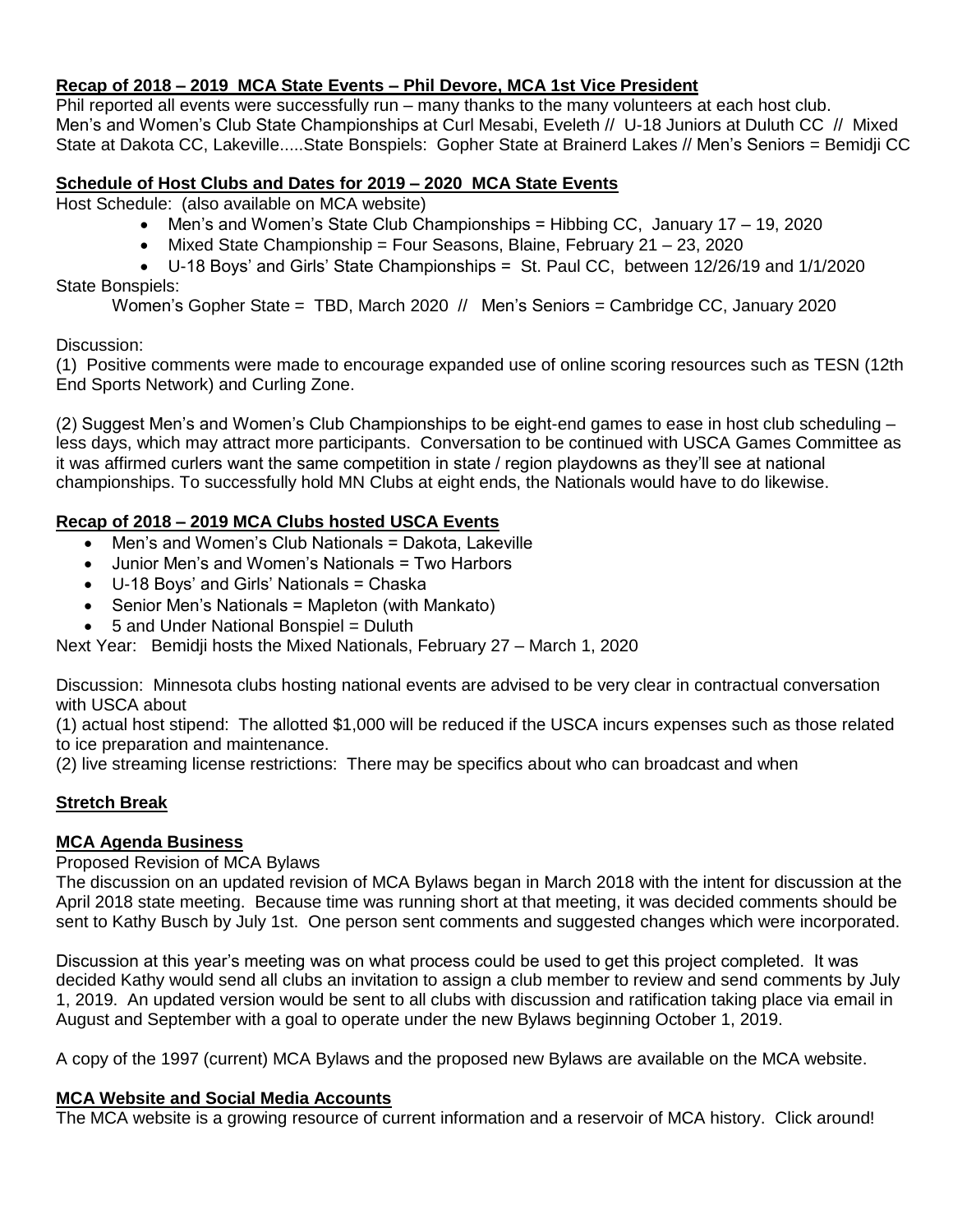## **MCA Membership Report**

- Congratulations to Hibbing for hosting 104 teams in this year's Last Chance Bonspiel.
- Rick Osbakken encourages everyone to take advantage of all types of grant funding available for little projects and large endeavors. Kathy Busch suggested the MN Council of Nonprofits as a good resource.
- Richfield had fun with curling opportunities during the 2019 Super Bowl.
- The St. Croix Curling Center had a great start with spring curling leagues.

## **MCA Executive Board Officers, Committee Chairs, USCA Board Representatives**

Kathy Busch repeated the call for a new MCA president. She has very much enjoyed these past five years but feels someone with more available time would be a better president. No one brought any nominations to this meeting. In June, Kathy will remind club officers to invite MN curlers to serve as President, 1st Vice President, or Secretary. Interested persons can contact Kathy Busch or refer to the MCA website for more information.

The discussion of the formation of committees to assist in enhancing and advancing MCA business was presented again this year. Volunteer leadership is needed to make these teams reality. *Communications // Finance // Officials // Icemakers*

As written earlier in these minutes, Nick Wellen's second two-year term as MN rep to the USCA Board of Directors has concluded. Nick was affirmed as an interim representative until the October 2019 Membership Assembly votes on the proposed USCA Board structure changes.

### **Congratulations to Minnesota Curlers....**

Women's State Club: Jamie Kraus, Kerry Hadiaris, Anna Bauman, Jill Brozic  $\rightarrow$  Nationals = Silver Medal A photo Thank You card sent to the MCA from Team Kraus for the stipend assistance was shared. U-18 Men's: Kevin Tuma, Sidney Harris, Michael Mattson, Austin Bengtson, Samuel Clasen  $\rightarrow$  Nationals = Gold Medal U-18 Women's: Sara Olson, Maggie Payette, Abigail Page, Damaris Berg  $\rightarrow$  Nationals = Bronze Medal Mixed Doubles: Multiple Minnesota Teams, see [USA Website for Roster and Finals](http://events.curlingzone.com/index.php?task=Event&eventid=5799&skin=2&view=Round-Robin) Nationals Seniors Women's: Margie Smith, Norma O'Leary, Debbie Dexter, Shelly Kosal → Worlds = Quarterfinals Nationals Seniors Men's: Geoff Goodland, Mike Fraboni, Pete Westberg, Dan Wiza, Todd Birr → Worlds = Quarterfinals

### **1:06pm Motion to Adjourn, Seconded, All in Favor = Aye!**